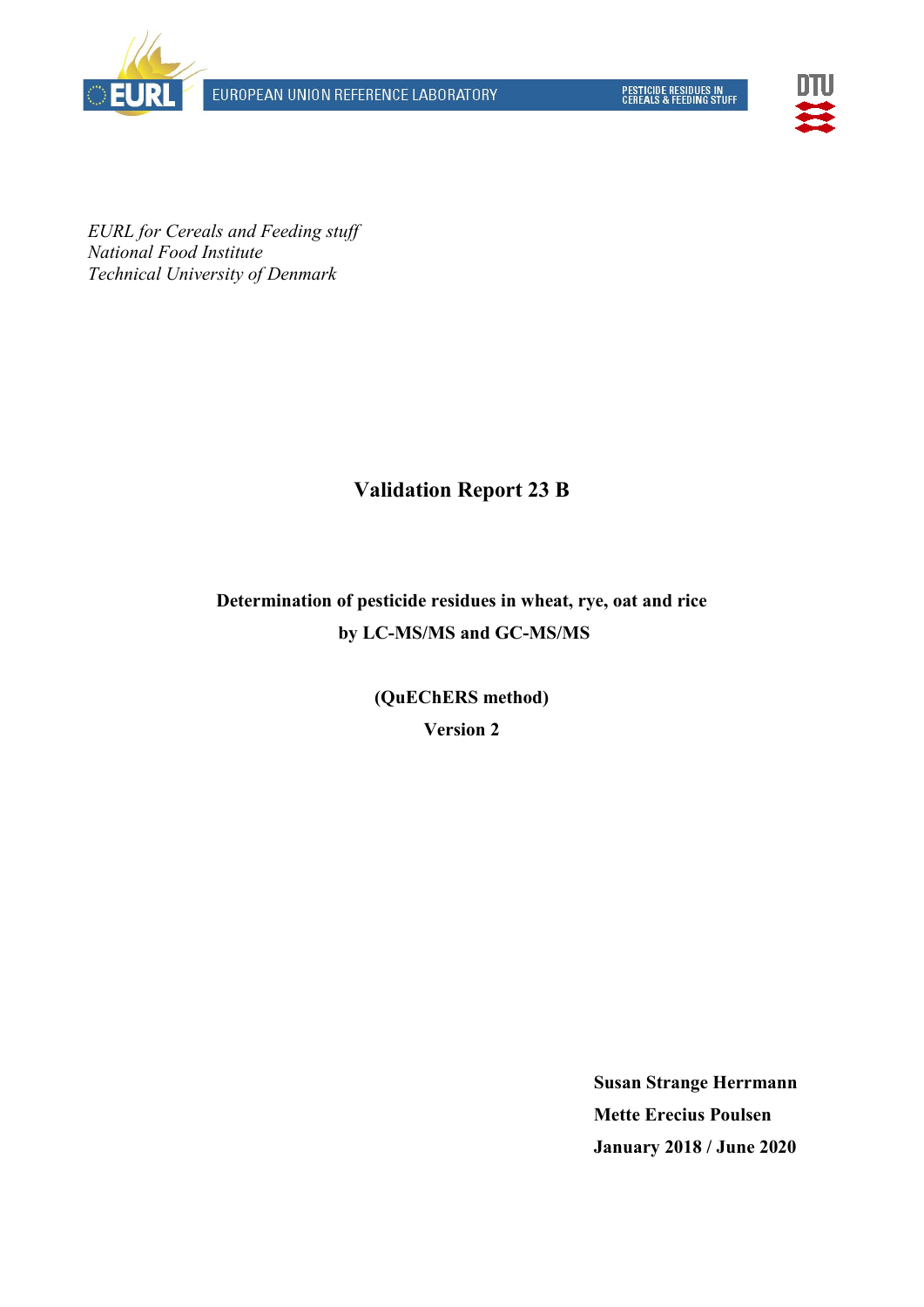# **CONTENT:**

| Appendix 2. Recoveries, repeatability ( $RSDr$ ), internal reproducibility ( $RSDR$ ) and Limit of<br>Quantification (LOQ) for pesticides validated on three cereal commodities, oat, rye and wheat<br>$using \t{QueCheRS. 388}$ |  |
|----------------------------------------------------------------------------------------------------------------------------------------------------------------------------------------------------------------------------------|--|
|                                                                                                                                                                                                                                  |  |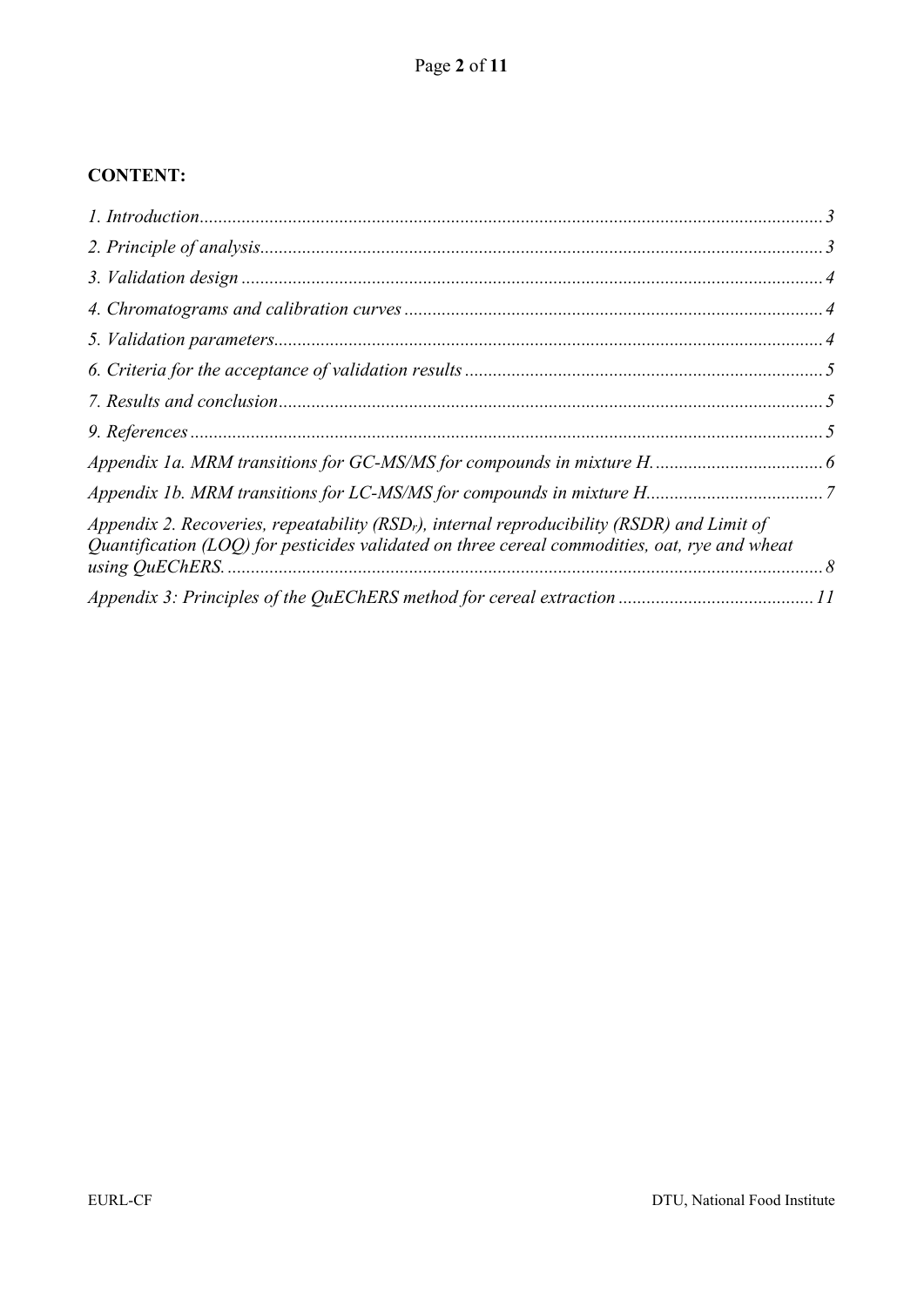# <span id="page-2-0"></span>**1. Introduction**

This report describes the validation of the QuEChERS method combined with GC-MS/MS and LC-MS/MS. The method was tried validated for 19 pesticides and metabolites by both LC-MSMS and GC-MSMS in wheat, rye, oat and rice. The QuEChERS method is an extraction method which has been developed to be Quick, Easy, Cheap, Efficient, Rugged and Safe. The method is most commonly used on fruit, vegetables and cereals<sup>1</sup>.

# <span id="page-2-1"></span>**2. Principle of analysis**

**Sample preparation:** The samples is milled with a sieve at 1 mm.

**Extraction:** The sample is shaken and a salt and buffer mixture is added and the sample is shaken again.

**Clean-up:** After centrifugation the supernatant is transferred to a clean tube and put in -80 degree freezer. When the extract is almost thawed it is centrifuged and the supernatant is transferred to a tube containing PSA and MgSO4. An aliquot was withdrawn prior to this clean-up step and analysed by LC-MS/MS. After shaking and an additional centrifugation step the final extract is diluted 1:1 with acetonitrile to obtain the same matrix concentration as in the matrix matched calibration standards.

**Quantification and qualification:** The final extracts are analysed by GC-MS/MS. Crude extract withdrawn before PSA clean-up was analysed by LC-MS/MS.

**GC-MS/MS:** The pesticide residues were separated on a DB5-MS column and analysed by triple quadrupole operating in the multiple reaction monitoring mode (MRM) with electron energy at 70 eV, source temperature at 180°C and transfer line at 250°C. The injection volume was 1 μl. For each pesticide minimum two sets of precursor and product ions were determined. One for quantification and one for qualification. The MRM transitions for the pesticides and degradation products are given in Appendix 1a.

**LC-MS/MS**: The pesticide residues are separated on a reversed-phase column and detected by tandem mass spectrometry (MS/MS) by electrospray (ESI). The validation includes pesticides determined in positive mode. All pesticides were detected in the MRM mode. For each pesticide or metabolite a precursor ion and 2 product ions were determined. One product ion for quantification and one for qualification. The MRM transitions for the pesticides and degradation products sought validated are given in Appendix 1b.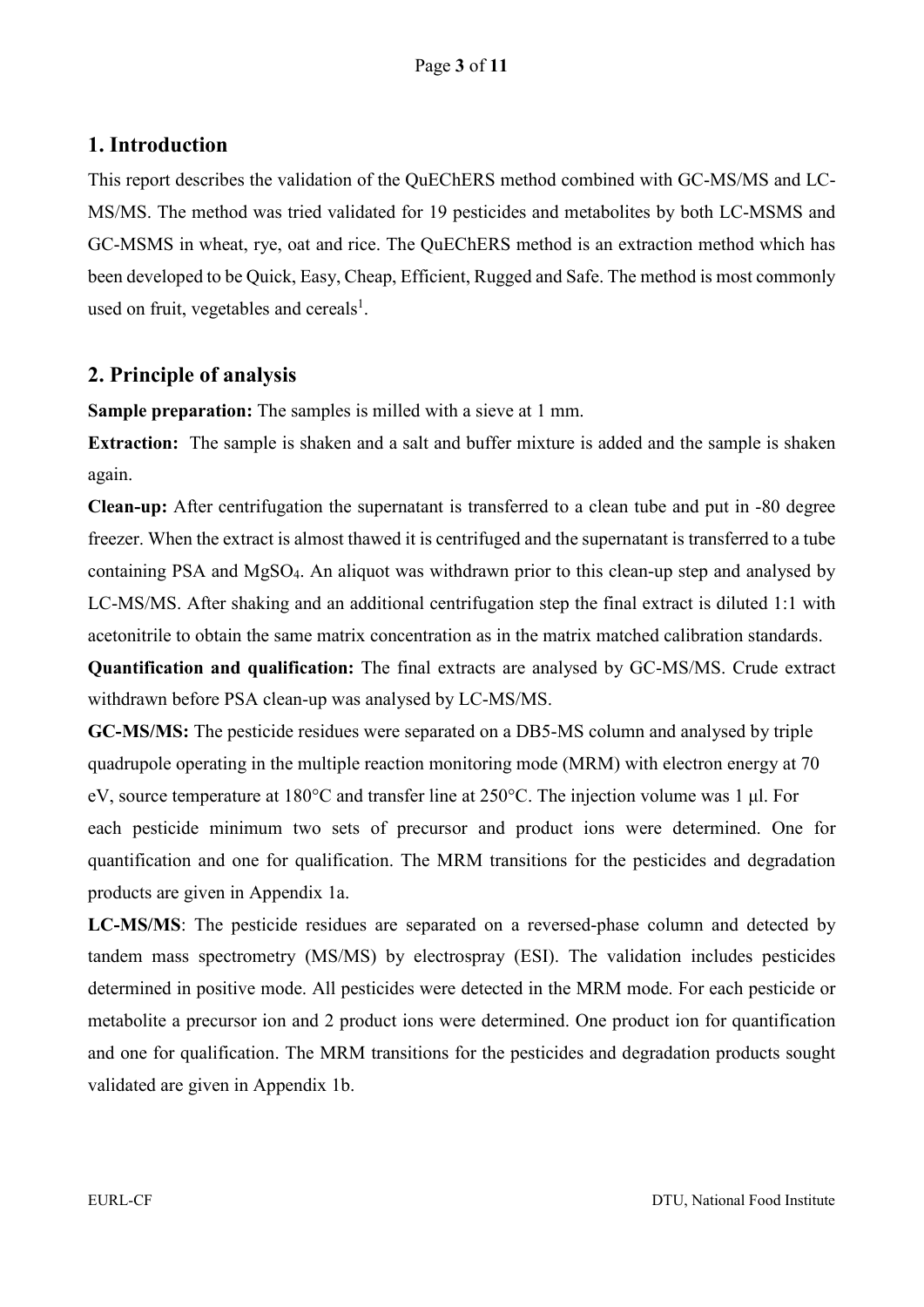# <span id="page-3-0"></span>**3. Validation design**

The method was sought validated for almost 19 pesticides or metabolites in wheat, see **Appendix 1**. The validation was performed on 5-6 replicates on wheat at each of the three spiking levels; 0.005, 0.01 and 0.05 mg/kg. A blank sample of each cereal commodity was included.

### <span id="page-3-1"></span>**4. Chromatograms and calibration curves**

The calibration curve is determined by the analysis of each of the analysts at least 4 calibration levels within the range of 0.03, 1, 3.3, 10, 33.3 and 100 ng/ml. The calibration curves were in generally best fitted to a linear curve. The quantification was performed from the mean of two bracketing calibration curves. The majority of the correlation coefficients (R) were higher or equal to 0.99.

### <span id="page-3-2"></span>**5. Validation parameters**

### **Precision – repeatability and internal reproducibility**

Repeatability was calculated for all pesticides and degradation products on all three spiking levels (0.005 mg/kg, 0.01 mg/kg and 0.05 mg/kg). Repeatability is given as the relative standard deviation on the result from two or more analysis at the same sample, done by the same technician, on the same instrument and within a short period of time.

Repeatability (RSDr) in this validation was calculated from the 5-6 replicate determinations. Repeatability were calculated as given in ISO  $5725-2^2$ .

#### **Accuracy – Recovery**

The accuracy was determined from recovery studies in which samples were spiked at three concentration levels (0.005 mg/kg, 0.01 mg/kg and 0.05 mg/kg) with the relevant pesticides, isomers and degradation products.

#### **Robustness**

The QuEChERS method has, in connection with the development of the method, been shown to be robust by Anastassiades et al. 2003<sup>1</sup>.

#### **Limit of quantification, LOQ**

The quantification limits (LOQ) was determined as the lowest spike level for which the acceptance criteria (se Section 6) was meet.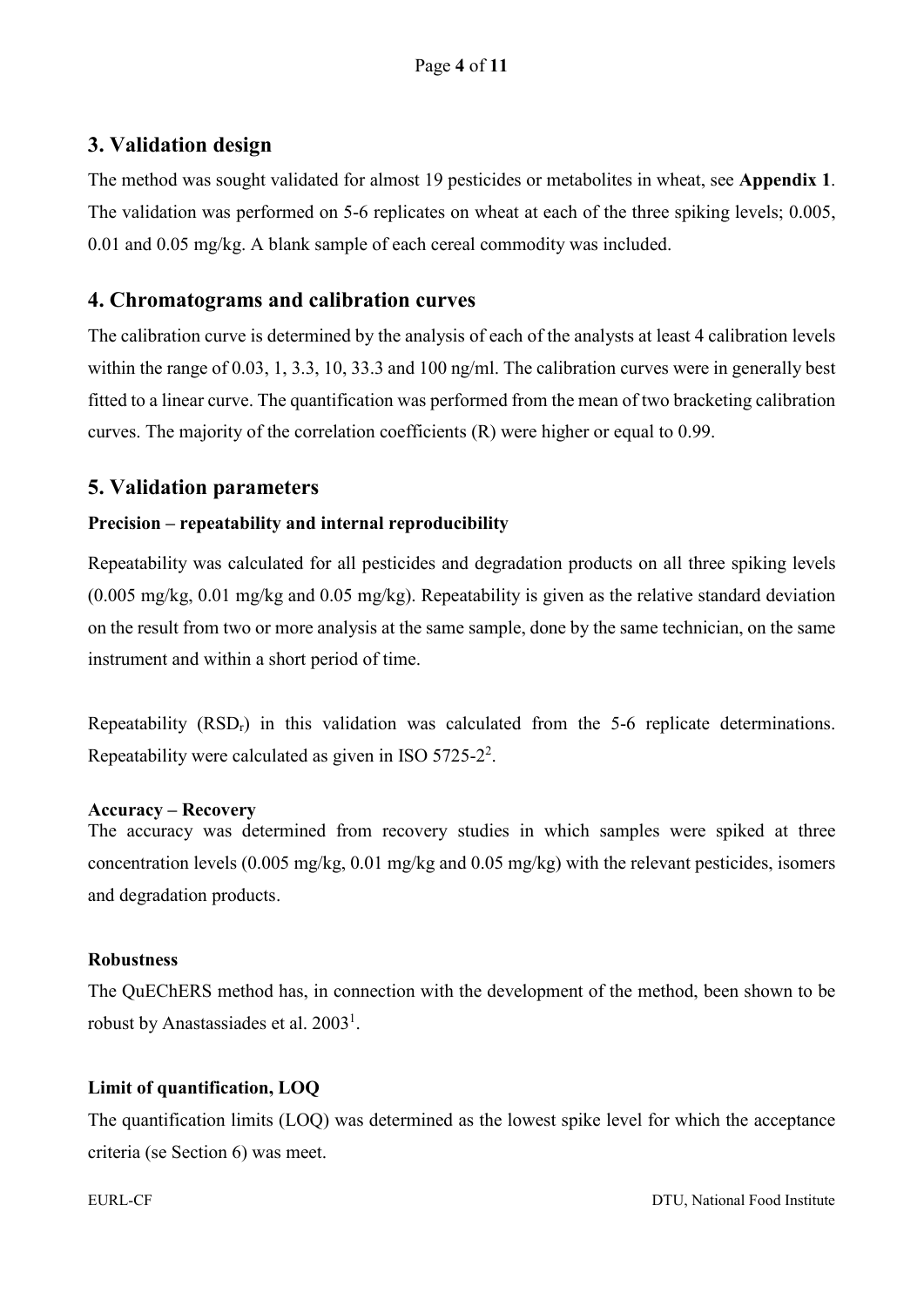The obtained results including recovery,  $RSD<sub>r</sub>$ ,  $RSD<sub>R</sub>$ , Combined Uncertainty (U<sub>c</sub>) and limit of quantification (LOQ) are presented in appendix 2.

# <span id="page-4-0"></span>**6. Criteria for the acceptance of validation results**

For the pesticides to be accepted as validated the following criteria for precision and trueness must to be fulfilled:

1. The relative standard deviation of the repeatability should be  $\leq 20\%$ <sup>3</sup>.

2. The average relative recovery must be between 70 and  $120\%$ <sup>3</sup>.

If the above mentioned criteria have been meet, the quantification limits, LOQs is stated.

The analytical result is by default corrected for bias/recovery and the combined uncertainty is then given by:

$$
U_c = \sqrt{(RSD^2/n) + RSD^2}
$$

Where RSD is the intra-laboratory uncertainty  $(RSD<sub>R</sub>)$ .

## <span id="page-4-1"></span>**7. Results and conclusion**

The validation results obtained for the 19 pesticides or metabolites using LC-MSMS and GC-MSMS are presented in appendix 2. For 17 compounds an LOQ of 0.005 mg/kg was achieved and for the remaining two compounds an LOQ of 0.01 and 0.05 mg/kg was achieved.

### <span id="page-4-2"></span>**9. References**

**1** [EN 15662:2008.](javascript:__doPostBack() Foods of plant origin - Determination of pesticide residues using GC-MS and/or LC-MS/MS following acetonitrile extraction/partitioning and clean-up by dispersive SPE -

### QuEChERS-method

**2** ISO 5725-2:1994. Accuracy (trueness and precision) of measurement methods and results – Part2. Basic method for the determination of repeatability and reproducibility of standard measurement method. First edition. December 1994.

**3** Guidance document on analytical quality control and method validation procedures for pesticide residues and analysis in food and feed, Document SANTE/11813/2017, 21–22 November 2017 rev.0, European Commission, Brussels, 2017.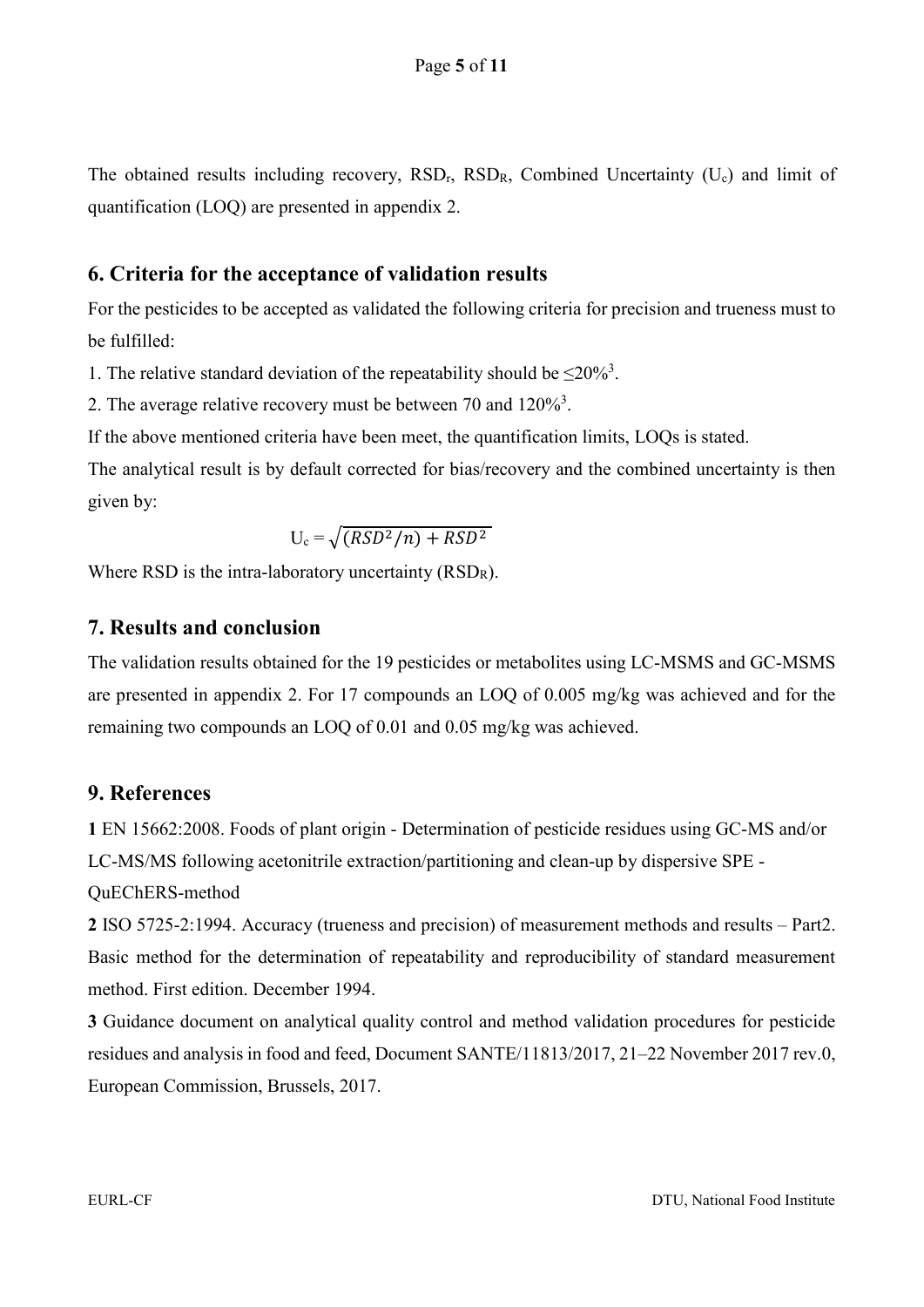<span id="page-5-0"></span>

|                                                                       | Page 6 of 11 |  |
|-----------------------------------------------------------------------|--------------|--|
| Appendix 1a. MRM transitions for GC-MS/MS for compounds in mixture H. |              |  |

| <b>Pesticide name</b>   | <b>RT</b> | <b>Precusor Mass</b> | <b>Product Mass</b> | <b>Collision Energy</b> |
|-------------------------|-----------|----------------------|---------------------|-------------------------|
| 1,4-dimethylnaphthalene | 9.63      | 115.1                | 89.1                | 15                      |
| 1,4-dimethylnaphthalene | 9.63      | 141.1                | 115.1               | 15                      |
| 1,4-dimethylnaphthalene | 9.63      | 156.1                | 141.1               | 15                      |
| Benzovindiflupyr        | 29.15     | 239                  | 174                 | 25                      |
| Benzovindiflupyr        | 29.15     | 369.1                | 159.1               | 20                      |
| Benzovindiflupyr        | 29.15     | 369.1                | 237.1               | 10                      |
| <b>Bixafen</b>          | 28.6      | 159                  | 139.1               | 10                      |
| <b>Bixafen</b>          | 28.6      | 160.1                | 140.1               | 10                      |
| <b>Bixafen</b>          | 28.6      | 413.1                | 159.1               | 10                      |
| Fluensulfone            | 10.82     | 108                  | 88                  | 10                      |
| Fluensulfone            | 10.82     | 119                  | 92                  | 10                      |
| Fluensulfone            | 10.82     | 226                  | 206                 | 15                      |
| Flumetralin             | 17.74     | 143                  | 107                 | 25                      |
| Flumetralin             | 17.74     | 143                  | 108                 | 25                      |
| Flumetralin             | 17.74     | 143                  | 142.2               | 30                      |
| Flumetralin             | 17.74     | 157                  | 129                 | 20                      |
| Ipconazole              | 24.92     | 125                  | 89.1                | 15                      |
| Ipconazole              | 24.92     | 249.1                | 125                 | 20                      |
| Isoxaflutole            | 15.89     | 160                  | 132                 | 10                      |
| Isoxaflutole            | 15.89     | 189                  | 161.1               | 10                      |
| Isoxaflutole            | 15.89     | 279                  | 252                 | 10                      |
| Mandestrobin            | 22.47     | 160.1                | 91.1                | 20                      |
| Mandestrobin            | 22.47     | 160.1                | 119.1               | 5                       |
| Mandestrobin            | 22.47     | 192.1                | 160.1               | 5                       |
| Pentachloraniline       | 13.98     | 264.9                | 193.9               | 20                      |
| Pentachloraniline       | 13.98     | 266.9                | 194                 | 20                      |
| Quintozene              | 12.72     | 142                  | 107                 | 25                      |
| Quintozene              | 12.72     | 213.9                | 179                 | 10                      |
| Quintozene              | 12.72     | 294.9                | 236.9               | 15                      |
| Sedaxane                | 25.23     | 130.1                | 77.1                | 25                      |
| Sedaxane                | 25.23     | 159.1                | 139                 | 10                      |
| Sedaxane                | 25.23     | 172.1                | 130.1               | 10                      |
| Valifenalate            | 24.33     | 116.1                | 98.1                | 5                       |
| Valifenalate            | 24.33     | 155.1                | 139                 | 20                      |
| Valifenalate            | 24.33     | 158.1                | 98.1                | 10                      |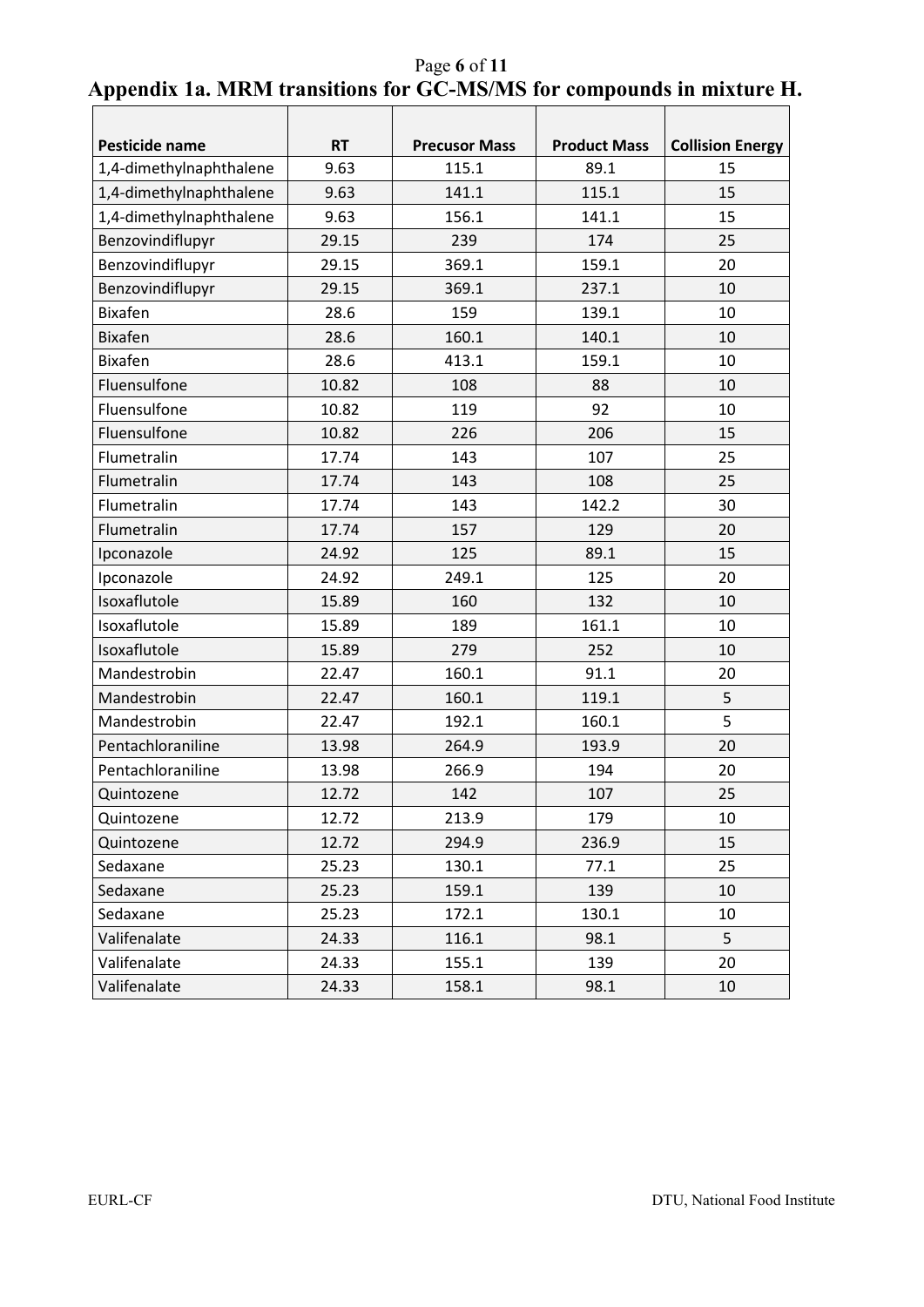# Page **7** of **11**

<span id="page-6-0"></span>

| <b>LC-MS/MS</b>     | Mode            | <b>Retention time</b> |       | <b>Product ion-1</b> | <b>CE</b> | <b>Precursor ion-2</b> | <b>Product ion-2</b> | <b>CE</b> |
|---------------------|-----------------|-----------------------|-------|----------------------|-----------|------------------------|----------------------|-----------|
| Acequinocyl         | Positive        | 8.91                  | 402   | 343.2                | $-12$     | 402                    | 189                  | $-35$     |
| Benzovindiflupyr    | Negative        | 6.28                  | 397.2 | 369.6                | 19        | 397.2                  | 43                   | 43        |
| <b>Bixafen</b>      | Positive        | 6.15                  | 414   | 394                  | $-15$     | 414                    | 266                  | $-25$     |
| Chlorantraniliprole | Positive        | 4.93                  | 484.3 | 285                  | $-15$     | 484                    | 453                  | $-15$     |
| Chlorfluazuron      | Positive        | 7.71                  | 540   | 158                  | $-17$     | 540                    | 383                  | $-19.5$   |
| Flubendiamide       | Negative        | 6.15                  | 681.4 | 254.2                | 25        | 681.4                  | 274.3                | 13        |
| Haloxyfop           | Positive        | 6.36                  | 362   | 316                  | $-12$     | 360                    | 288                  | $-12$     |
| Isoxaflutole        | Positive        | 4.66                  | 360   | 251                  | $-16$     | 360                    | 220                  | $-37$     |
| Mandestrobin        | Positive        | 6.28                  | 314.4 | 192                  | $-7$      | 314.4                  | 160                  | $-17$     |
| Oxasulfuron         | Negative        | 3.53                  | 405.4 | 182.2                | 9         | 405.4                  | 122.3                | 20        |
| Sedaxane            | Positive        | 5.63                  | 333   | 159                  | $-16$     | 333                    | 292                  | $-11.5$   |
| Sulfoxaflor         | <b>Positive</b> | 2.81                  | 278.3 | 174                  | $-8$      | 278.3                  | 154                  | $-25$     |
| Valifenalate        | <b>Positive</b> | 5.52                  | 399   | 116                  | $-20$     | 399                    | 155                  | $-31$     |

# **Appendix 1b. MRM transitions for LC-MS/MS for compounds in mixture H.**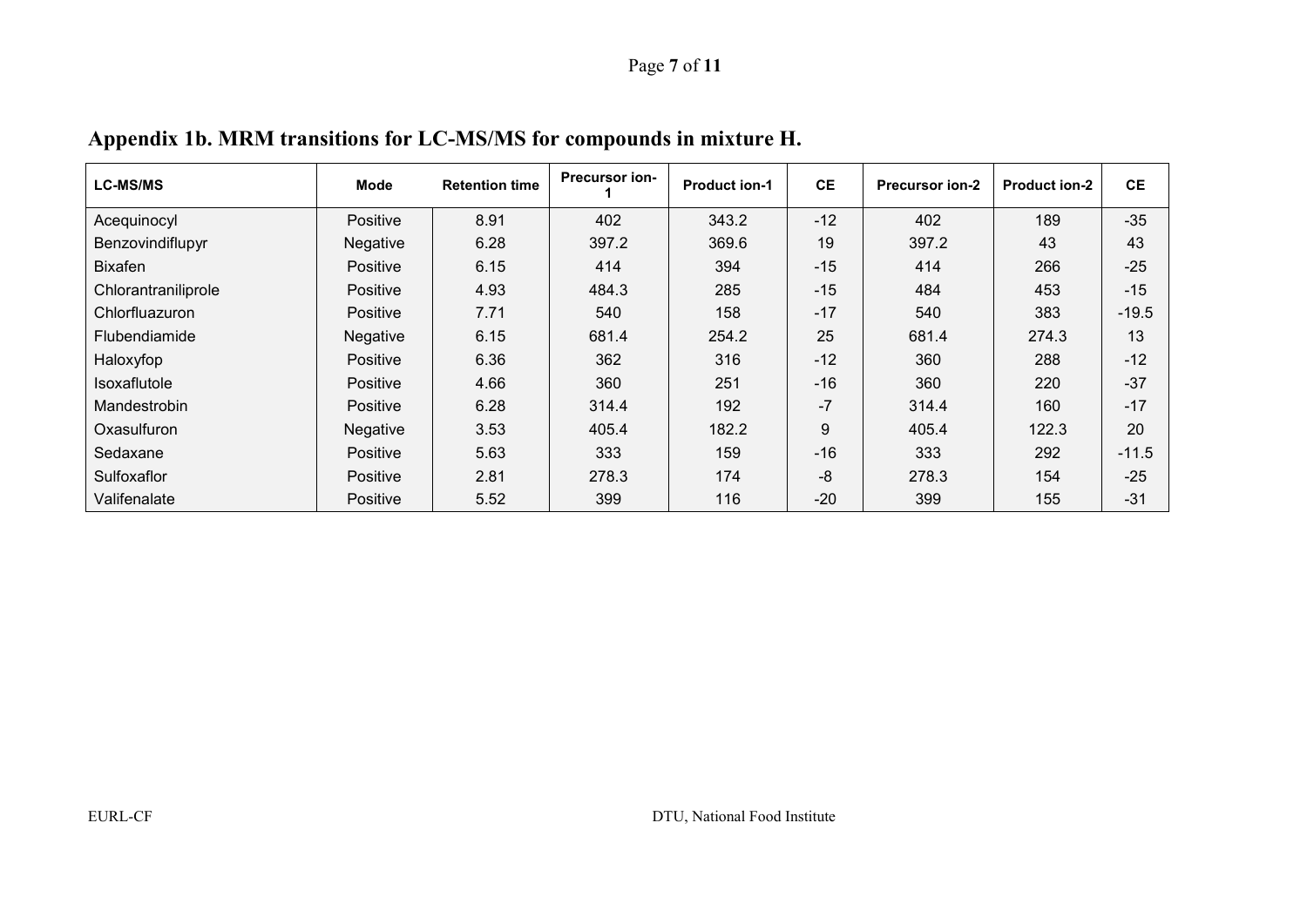## Page **8** of **11**

# **Appendix 2. Recoveries, repeatability (RSDr), internal reproducibility (RSDR) and Limit of Quantification (LOQ) for**

# **pesticides validated on three cereal commodities, oat, rye and wheat using QuEChERS.**

*Numbers marked with a colour is outside 70-120% recovery (red) or above 20% RSD (orange)*

<span id="page-7-0"></span>

|           |                         | Spike level 0.005 mg/kg |                            |               |                                     | Spike level 0.01 mg/kg | Spike level 0.1 mg/kg   |               |                                  |               |               |                |                                  |            |
|-----------|-------------------------|-------------------------|----------------------------|---------------|-------------------------------------|------------------------|-------------------------|---------------|----------------------------------|---------------|---------------|----------------|----------------------------------|------------|
|           | Compound                | <b>Recovery</b><br>℅    | RSD <sub>r</sub> ,<br>$\%$ | RSDR,<br>$\%$ | Comb.<br>Uncer-<br>tainty<br>$(\%)$ | <b>Recovery</b><br>%   | RSD <sub>r</sub> ,<br>% | RSDR,<br>$\%$ | Comb.<br>Uncer-<br>tainty<br>(%) | Recovery<br>% | RSDr,<br>$\%$ | RSDR,<br>%     | Comb.<br>Uncer-<br>tainty<br>(%) | <b>LOQ</b> |
| GC        | 1,4-dimethylnaphthalene | 105                     | 17                         | 17            | 18                                  | 81                     | 14                      | 22            | 24                               | 94            | 15            | 18             | 16                               | 0.01       |
| LC        | Acequinocyl             |                         |                            |               |                                     |                        |                         |               |                                  | 99            | 15            | 20             | 20                               | 0.05       |
| LC        | Benzovindiflupyr        |                         |                            |               |                                     | 86                     | 18                      | 26            | 26                               | 94            | 14            | 22             | 22                               | 0.05       |
| GC        | Benzovindiflupyr        | 97                      | 9                          | 11            | 10                                  | 89                     | 9                       | 10            | 14                               | 94            | 6             | $\overline{7}$ | 9                                | 0.005      |
| <b>LC</b> | <b>Bixafen</b>          | 102                     | 10                         | 14            | 15                                  | 98                     | 13                      | 14            | 14                               | 102           | 7             | 9              | 10                               | 0.005      |
| GC        | <b>Bixafen</b>          | 98                      | 8                          | 11            | 8                                   | 90                     | 9                       | 13            | 14                               | 94            | 5             | 6              | $\overline{7}$                   | 0.005      |
| <b>LC</b> | Chlorantraniliprole     | 100                     | 12                         | 12            | 13                                  | 95                     | 12                      | 17            | 17                               | 95            | 9             | 15             | 16                               | 0.005      |
| LC        | Chlorfluazuron          | 79                      | 16                         | 16            | 16                                  | 75                     | 18                      | 18            | 19                               | 78            | 14            | 23             | 24                               | 0.005      |
| LC        | Flubendiamide           | 100                     | 15                         | 15            | 16                                  | 98                     | 13                      | 15            | 16                               | 104           | 10            | 11             | 11                               | 0.005      |
| GC        | Fluensulfone            | 97                      | 16                         | 21            | 21                                  | 87                     | 15                      | 20            | 20                               | 99            | 6             | 6              | 6                                | 0.005      |
| GC        | Flumetralin             | 97                      | 10                         | 12            | 13                                  | 74                     | 21                      | 29            | 30                               | 79            | 12            | 12             | 13                               | 0.005      |
| LC        | Haloxyfop               | 101                     | 10                         | 13            | 13                                  | 98                     | 12                      | 15            | 16                               | 102           | 6             | 9              | 10                               | 0.005      |
| GC        | Ipconazole              | 93                      | 11                         | 18            | 19                                  | 82                     | 15                      | 19            | 20                               | 90            | 8             | 8              | 8                                | 0.005      |
| LC        | Isoxaflutole            | 117                     | 15                         | 17            | 17                                  | 107                    | 13                      | 20            | 21                               | 106           | 13            | 16             | 16                               | 0.005      |
| GC        | Isoxaflutole            | 89                      | 23                         | 28            | 28                                  | 76                     | 16                      | 16            | 16                               | 83            | 11            | 15             | 15                               | 0.01       |
| LC        | Mandestrobin            | 96                      | 10                         | 13            | 14                                  | 94                     | 11                      | 13            | 13                               | 101           | 6             | 10             | 10                               | 0.005      |
| GC        | Mandestrobin            | 96                      | 11                         | 11            | 11                                  | 85                     | 11                      | 12            | 12                               | 89            | 6             | 9              | 9                                | 0.005      |
| LC        | Oxasulfuron             | 94                      | 12                         | 14            | 14                                  | 93                     | 13                      | 14            | 14                               | 96            | 6             |                | 7                                | 0.005      |
| GC        | Pentachloraniline       | 84                      | 17                         | 17            | 18                                  | 77                     | 9                       | 18            | 18                               | 89            | 6             | 9              | 9                                | 0.005      |
| GC        | Quintozene              | 94                      | 18                         | 18            | 19                                  | 70                     | 19                      | 36            | 37                               | 101           | 13            | 17             | 18                               | 0.005      |
| LC.       | Sedaxane                | 100                     | 14                         | 13            | 13                                  | 94                     | 12                      | 15            | 16                               | 100           | 5             | 9              | 9                                | 0.005      |

EURL-CF DTU, National Food Institute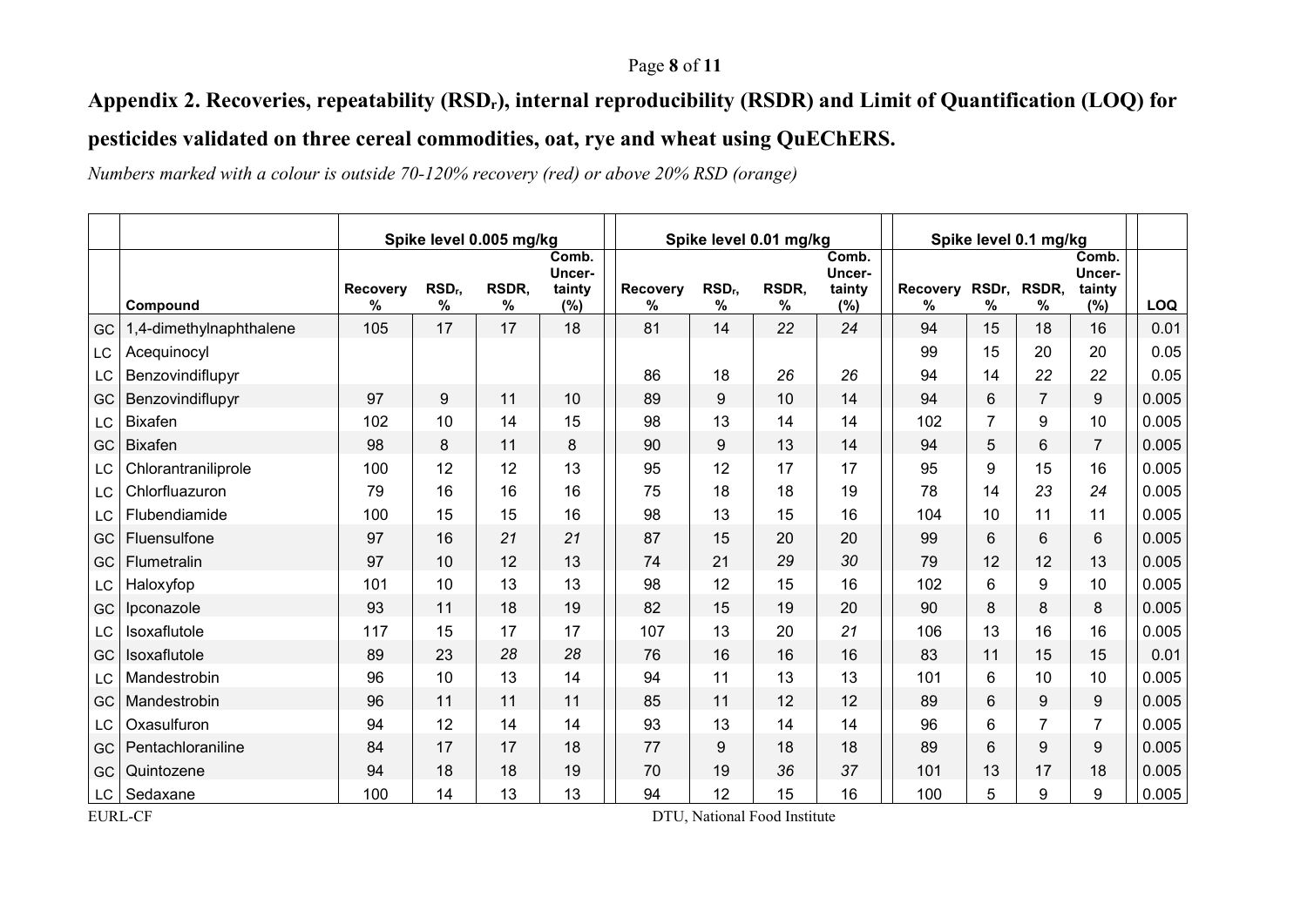Page **9** of **11**

|      |              | Spike level 0.005 mg/kg |                  |              |                           |                 | Spike level 0.01 mg/kg |       |                           |          | Spike level 0.1 mg/kg |       |                                  |       |
|------|--------------|-------------------------|------------------|--------------|---------------------------|-----------------|------------------------|-------|---------------------------|----------|-----------------------|-------|----------------------------------|-------|
|      |              | <b>Recovery</b>         | RSD <sub>r</sub> | <b>RSDR.</b> | Comb.<br>Uncer-<br>tainty | <b>Recovery</b> | RSD <sub>r</sub>       | RSDR, | Comb.<br>Uncer-<br>tainty | Recovery | RSDr.                 | RSDR, | Comb.<br><b>Uncer-</b><br>tainty |       |
|      | Compound     | %                       | %                | %            | (%)                       | %               | ℅                      | %     | $(\%)$                    | %        | %                     | %     | (%)                              | LOQ   |
| GC I | Sedaxane     | 96                      | 10 <sup>°</sup>  | 10           | 11                        | 85              | 8                      | 8     | 8                         | 90       | 5                     | 8     | 8                                | 0.005 |
| LC.  | Sulfoxaflor  | 105                     | 12               | 19           | 19                        | 104             |                        | 9     |                           | 105      |                       | 10    |                                  | 0.005 |
| LC.  | Valifenalate | 105                     | 11               | 13           | 13                        | 96              | 14                     | 14    | 14                        | 98       | 12                    | 15    | 15                               | 0.005 |
| GC   | Valifenalate | 100                     | 8                | 10           | 10                        | 91              |                        | 10    | 10                        | 95       |                       |       |                                  | 0.005 |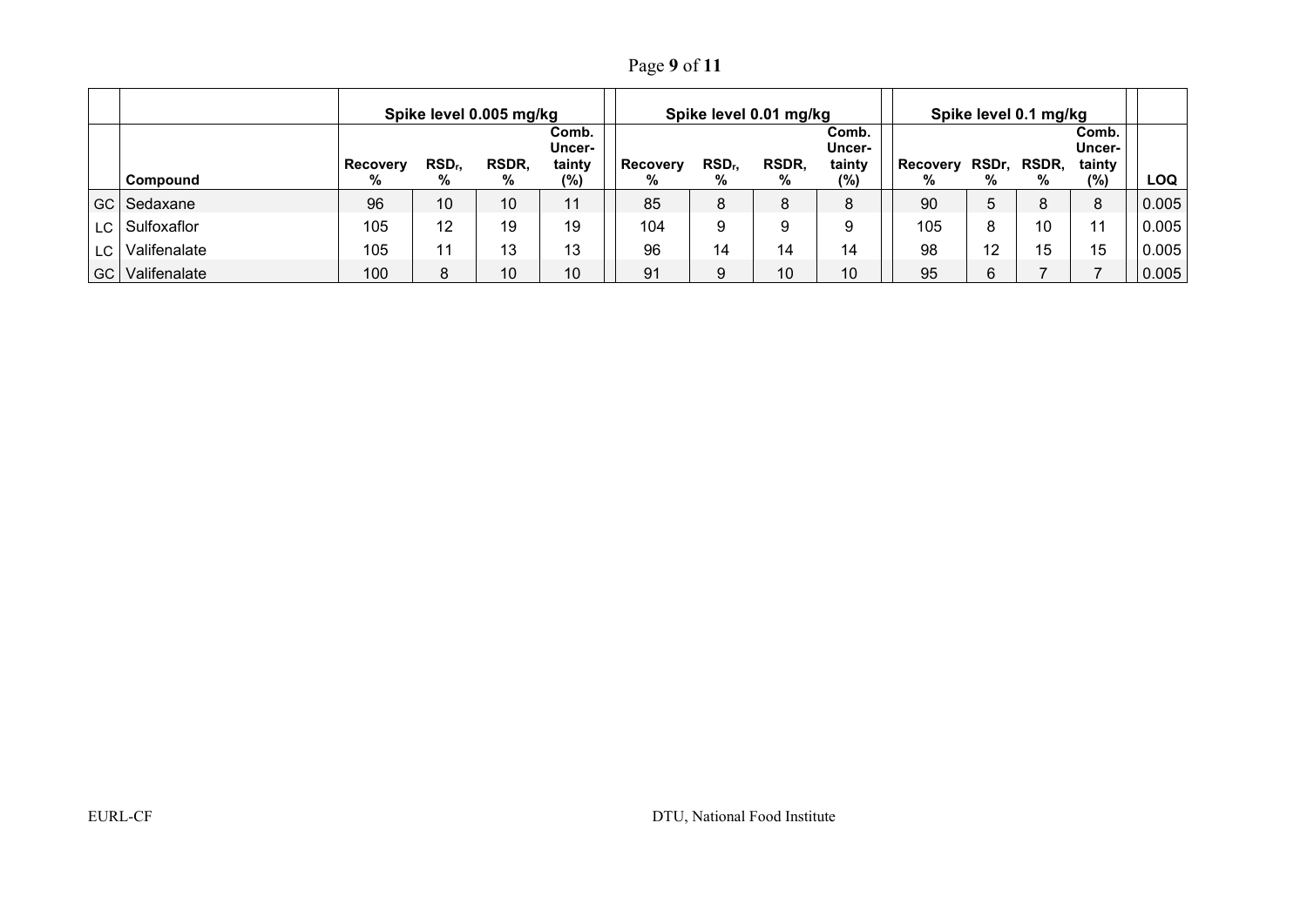Page **10** of **11**